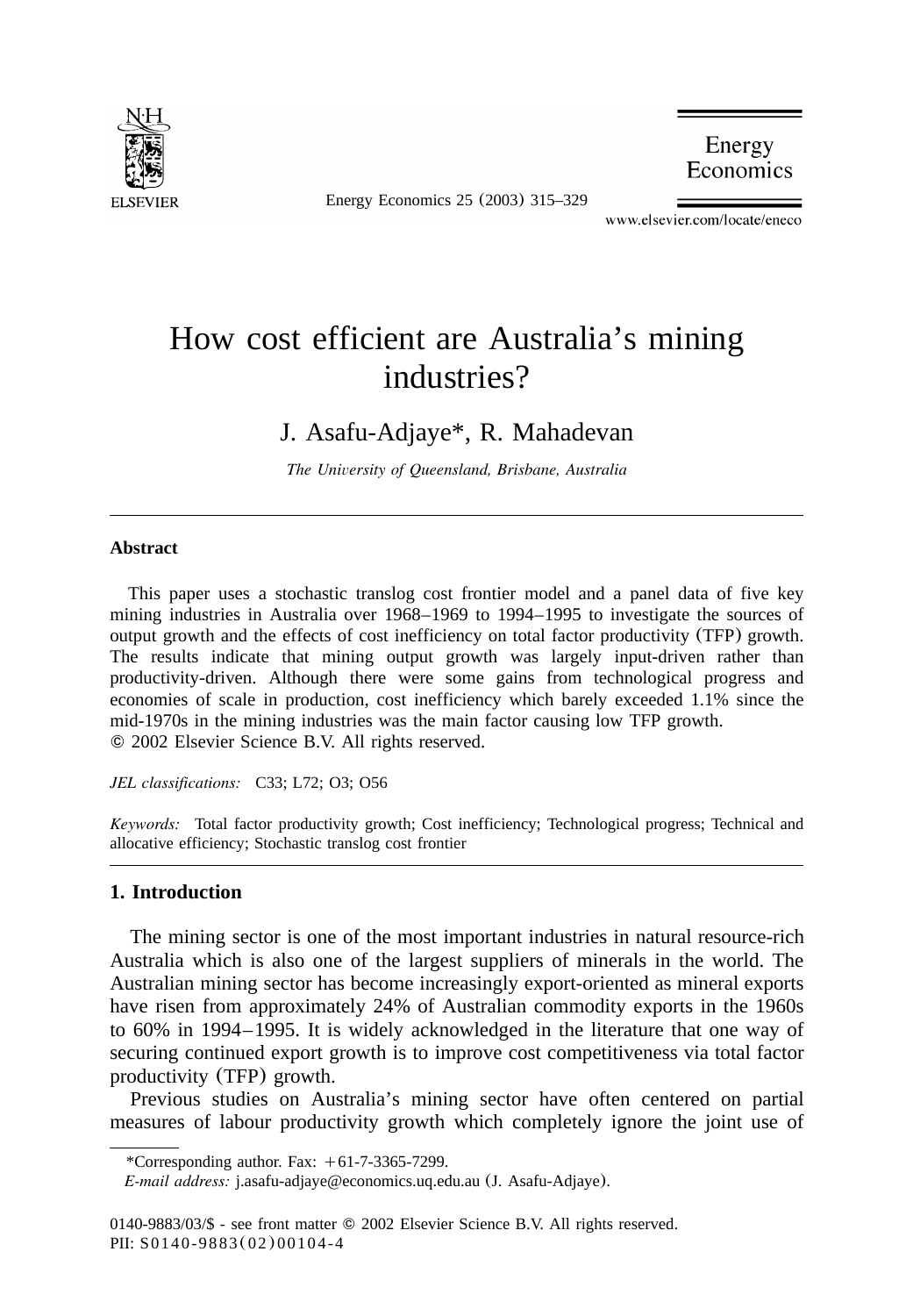other inputs and hence are biased in the evaluation of productivity performance. More recently, the [Productivity Commission](#page--1-0) (1999) and [Parham and Makin](#page--1-0) (2000) have attempted to measure TFP growth of the Australian mining sector. However, there are three main drawbacks in these studies. First, they used aggregate level data of the mining sector. This casts doubts on the broad implications drawn for the various mining industries within the sector. Second, the TFP growth measure was obtained by using the non-frontier approach, which imposes the constant returns to scale condition without any statistical validation. But the nature of returns to scale has an important bearing on input shares and hence the magnitude of TFP growth estimates. [Rodrik](#page--1-0) (1996) explains that if the true elasticity is below one, then the greater use of one input would cause the factor share of that input to fall over time and the true TFP growth would increase correspondingly. Third, the previous studies' used the growth accounting method to decompose mining sector output growth into input growth and TFP growth only. However, such a decomposition does not further identify the sources of TFP growth because the residual measure of TFP growth in the methodology represents 'anything and everything' of output growth that is not accounted for by input growth. Hence, accurate policy measures cannot be drawn based on these results.

The main contribution of this paper lies in the empirical examination of the sources of output growth and TFP growth of five key mining industries within the mining sector from 1968 to 1969 and 1994 to 1995. This study is an improvement over previous studies in the following ways. First, disaggregated industry level data are used. Second, a stochastic cost frontier model is estimated for each industry, which allows for industry-specific factors to be distinct from random errors in their effect on productivity growth. Thus, it is concerned with industry operation under conditions of disequilibrium where cost inefficiency on the form of technical and allocative inefficiencies prevail. The Tornqvist index used by previous studies assumes long-run equilibrium and does not account for any such inefficiencies. Thirdly, the constant returns to scale condition is relaxed in the model to realistically capture scale effects on TFP growth. Fourth, each of the mining industry's output growth is not just decomposed into input growth and TFP growth but TFP growth is further decomposed to study the sources of TFP growth for useful conceptual and empirical policy analysis.

In this study, a stochastic cost frontier is chosen over a stochastic production frontier for the following reasons. First, all mineral exploration is controlled by the Australian authorities. Thus the cost function is appropriate given that it assumes that prices and output are exogenous while input demands and total cost are endogenous ([Greene, 1980; Kumbhakar, 1991](#page--1-0)). It is realistic for input demands to be endogenous as industries often decide on the amount of inputs to be used after observing the market prices of inputs. Second, unlike the estimation of the production frontier which is carried out with observations on output and inputs only, the cost frontier estimation used input prices and thereby can be used to draw inferences about cost efficiency.

The paper is organised as follows. The next section discusses the theoretical framework underlying the stochastic cost frontier and the decomposition of output